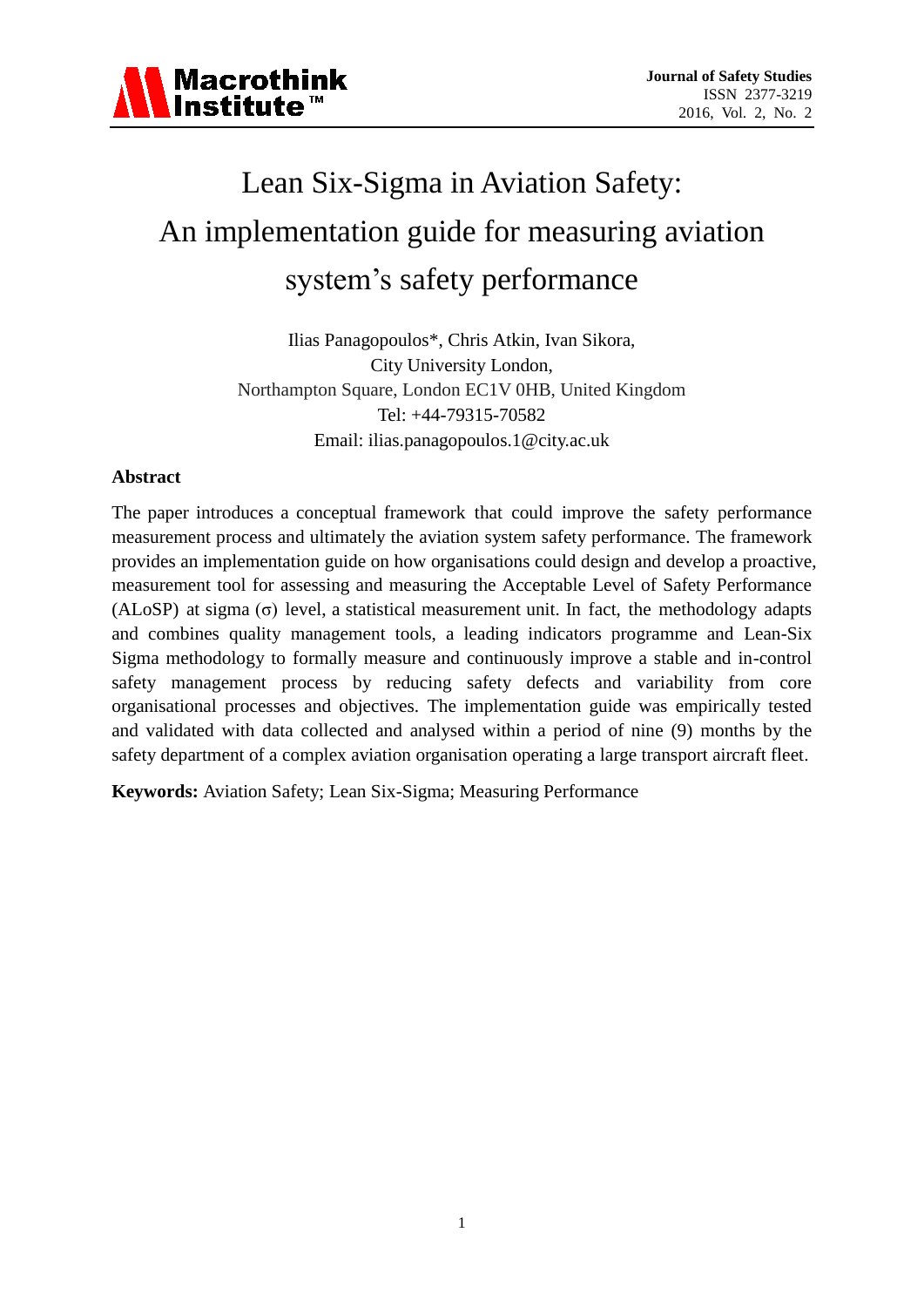

# **1. Introduction**

According to the International Civil Aviation Organization (ICAO) Annex 19 (2013), '*safety is the state in which risks associated with aviation activities are reduced and controlled to an acceptable level'*. Indeed, safety is a system quality stemming from a legal and regulatory framework that stipulates strict and high performance targets as well as a number of activities that must be performed by air operators. According to ICAO Annex 19 each service provider shall, as a minimum:

- $\triangleright$  Provide continuing monitoring and regular assessment of safety performance
- $\triangleright$  Ensure remedial action to maintain agreed performance.
- $\triangleright$  Aim at a continuous performance improvement

At European level, the European Aviation Safety Agency (EASA, 2014), in parallel to management system requirements, outlined its new harmonised approach for establishing a Performance-Based Environment by introducing a clear set of indicators and targets against which the oversight performance of civil aviation authorities is assessed. However, ICAO and EASA do not provide a clear guidance on how stakeholders could proactively measure safety performance. Besides, in aviation industry there is a level of uncertainty as to what extent existing methodologies for measuring performance are suitable for those operators who have already achieved excellent safety records and in-control processes and as such look for further improvements.

# *1.1. Key Research Questions*

Safety performance is the State's or the service provider's safety achievement as defined by its Safety Performance Indicators and Safety Performance Targets (ICAO, 2013). Consequently, this study explores and further investigates the following key research questions:

- (1) What methodology could proactively measure system safety performance and improve the safety performance measurement process?
- (2) Could a conceptual framework assist the continuous improvement of the safety performance measuring process?

# *1.1. Aim*

For addressing the key research questions, the paper aims to present a conceptual framework that will improve the safety performance measurement process and the aviation system safety performance. Fig. 1 presents the framework, where the Safety-Performance Indicator Lean Sigma (Safety-PILS) model has been embedded within Define –Measure- Analyse-Improve and Control (DMAIC) continuous improvement process.

This integration results in a continuous improvement framework that measures system safety performance and reduces the safety process variability. In addition, the study provides an implementation guide on how air operators could use this framework to design and develop a proactive, performance-based methodology for measuring Acceptable Levels of Safety Performance (ALoSP) at sigma  $(\sigma)$  level, a statistical measurement unit.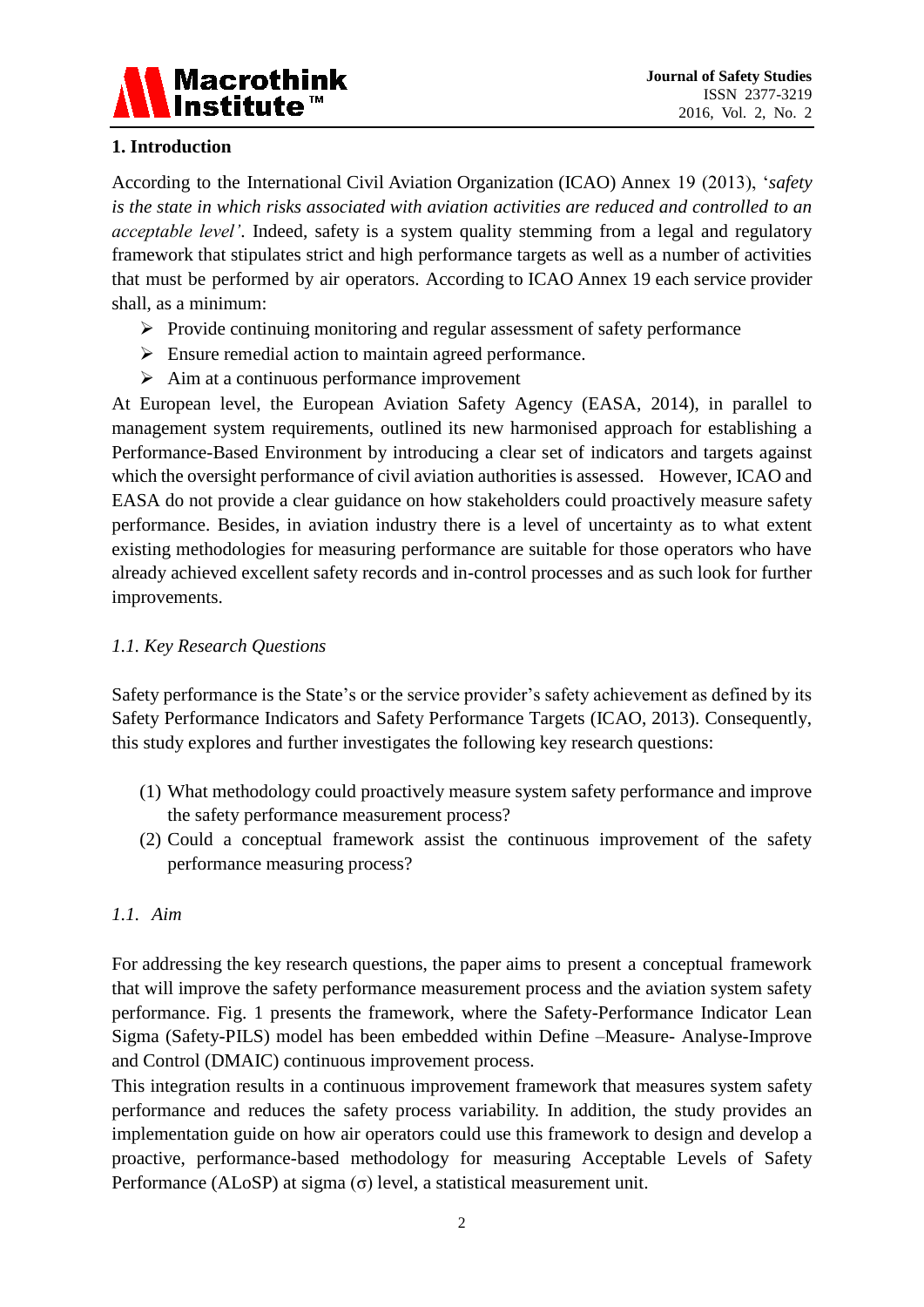



Figure 1. The researcher's conceptual framework

#### 2. **Measuring Safety Performance**

An effective performance measurement system should monitor past performance and help to plan desired future performance (Gutierrez et al., 2014). According to Muller (2014), one of the main Safety Management System (SMS) objectives is to measure system effectiveness, improving safety performance and therefore reducing exposure to the risk of having an accident or serious incident. Since most accidents have multiple precursors and cues that an accident is likely to happen, there is a common belief that even a small number of general 'leading indicators' can identify increased risk of an imminent accident (Leveson, 2015). Besides, Leveson (2015) discusses how to operationalise leading indicators as shaping and warning signals and through the Systems-Theoretic Accident Model (STAMP) proposes assumptions and their vulnerabilities as a proactive methodology for identifying leading indicators in an aviation system.

Furthermore, Podgorski (2015) suggests that new approaches and methods are needed to ensure management system effectiveness and he proposes a method for ranking and prioritising proactive safety performance indicators related to occupational health and safety based on the utilisation of a certain set of Specific, Measurable, Attainable, Relevant and Timely (SMART) criteria. In addition, Andriulo (2014) proposes a lean safety framework for measuring the effectiveness of a near-miss management system in the automotive industry. Also, Ulfvengren (2014) argues that Lean methodology by integrating quality management with existing management processes would achieve operational effectiveness and could demonstrate safety performance in compliance with new aviation safety regulations. Besides, Verstneten et al (2014) introduced a framework of SPIs for the aviation industry and concluded that unless a process for continuous safety monitoring is in place, the system of SPIs only provides a snapshot view of safety.

In the aviation industry, EASA has recently established the Network of Analysts (NoA) SPI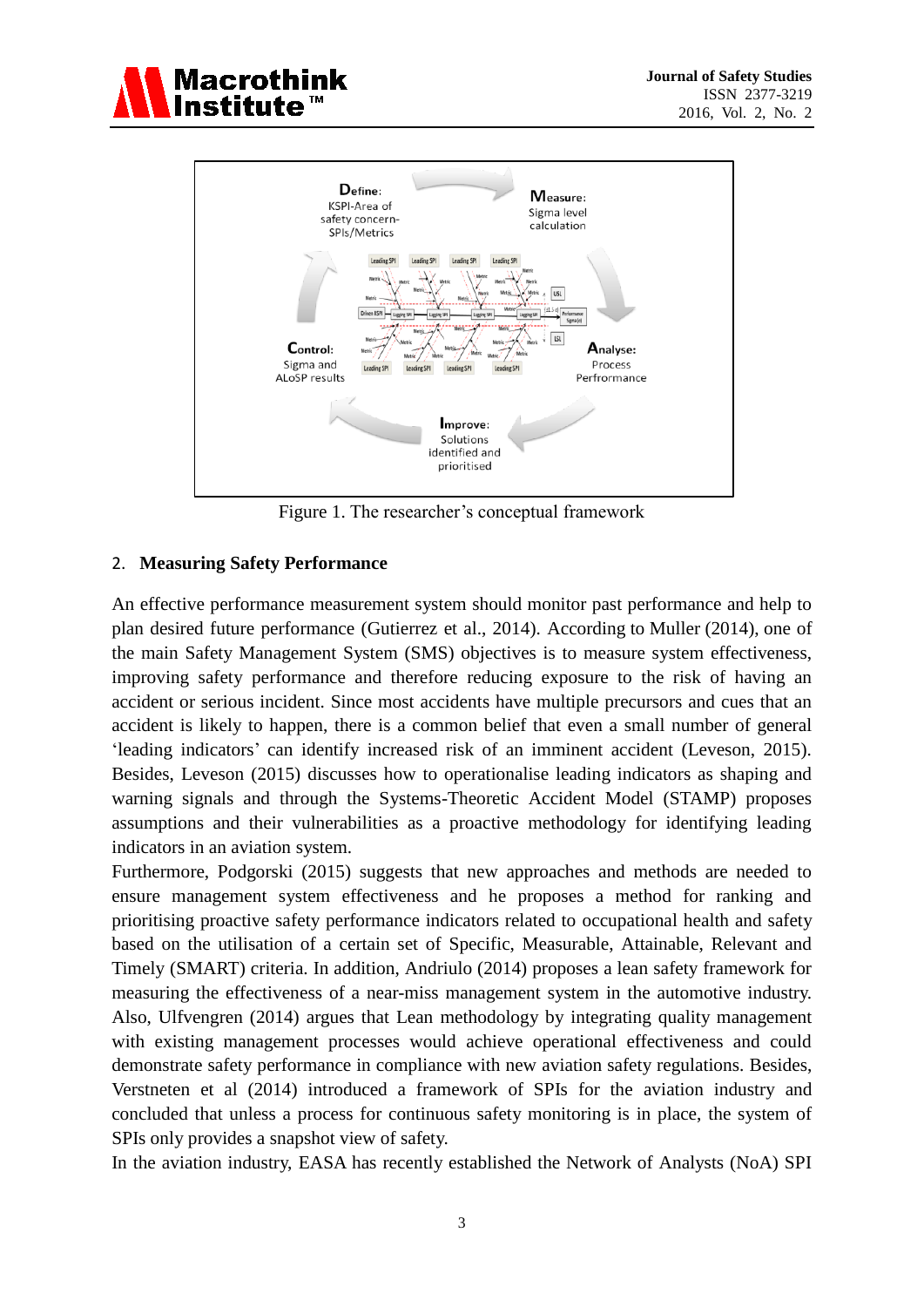

Sub Group for considering the subject of SPIs (EASp, 2014). Moreover, a Safety Management International Collaboration Group (SM-ICG) was created in February 2009 as a joint activity between key aviation authorities to encourage progress and harmonisation. Although various guidelines have been developed, measuring performance from SPIs will require some time for air operators to determine how SPIs represent safety performance (Roelen, 2012). Also, Karanikas (2016) argues that aviation authorities have not clearly defined the different meanings between 'system effectiveness' and 'effective operation of a system':the former regards the effects of the system on the organisation whereas the latter refers to how much satisfactory a system is operated.

To sum up, in aviation industry the measurement process of a set of pre-defined indicators for measuring system's safety performance has not yet been introduced or standarised. In addition, the development and measurement of proper SPIs is not straightforward and the operational experience for measuring the effectiveness of SMS is very limited, since *'there are many questions yet to be answered on measuring safety performance'* (Roelen, 2012)*.* Consequently, the main challenge remains how to control and maintain performance within agreed safety specification limits and how to develop an objective methodology that will proactively investigate and measure system performance variability  $(\pm \sigma)$  from target.

# **3. Lean Six-Sigma for measuring safety performance**

Lean-Six Sigma (L6S) has been applied in the manufacturing and healthcare industry since 1990 (Mason, 2015) and is considered as the integration of two management philosophies, Lean and Six Sigma, and has been seen as a robust improvement methodology (Tenera, 2014). According to Harmon (2014), Lean focuses on improving the flow of activities and Six-Sigma focuses on improving the quality and consistency of process outputs. Ulfvengren (2014) in an effort to develop a Safe-Lean concept for an airline that integrates Lean with SMS structures and processes and demonstrates safety performance concluded that, '*what can be really monitored is the normal variation of performance data*.' Nevertheless, this research study argues that Lean itself cannot bring any safety measurement process under statistical control.

Therefore, many organisations, such as Motorola, Samsung, Sony and Honeywell are using six-sigma ( $6\sigma$ ) for enhancing safety and as a continuous improvement management tool (Rehman, 2012). Six-Sigma is a statistical measure of excellence in process performance wherein process tolerance corresponds to 6σ with a maximum of 3.4 Defects Per Million Opportunities (DPMO). Consequently, a process performing at 7σ corresponds to 0.019 DPMO, an outcome that may satisfy most aviation safety departments. Besides, Harmon (2014) argues that six-sigma is a good methodology for understanding the measuring process and the use of statistical techniques to analyse the outcomes*.*

# **4. The Conceptual framework**

The conceptual framework for measuring safety performance composed of the Safety-PILS model embedded within the DMAIC continuous improvement process. The next sections of this chapter are presenting this combined effort along with a practical implementation step guide for measuring system safety performance.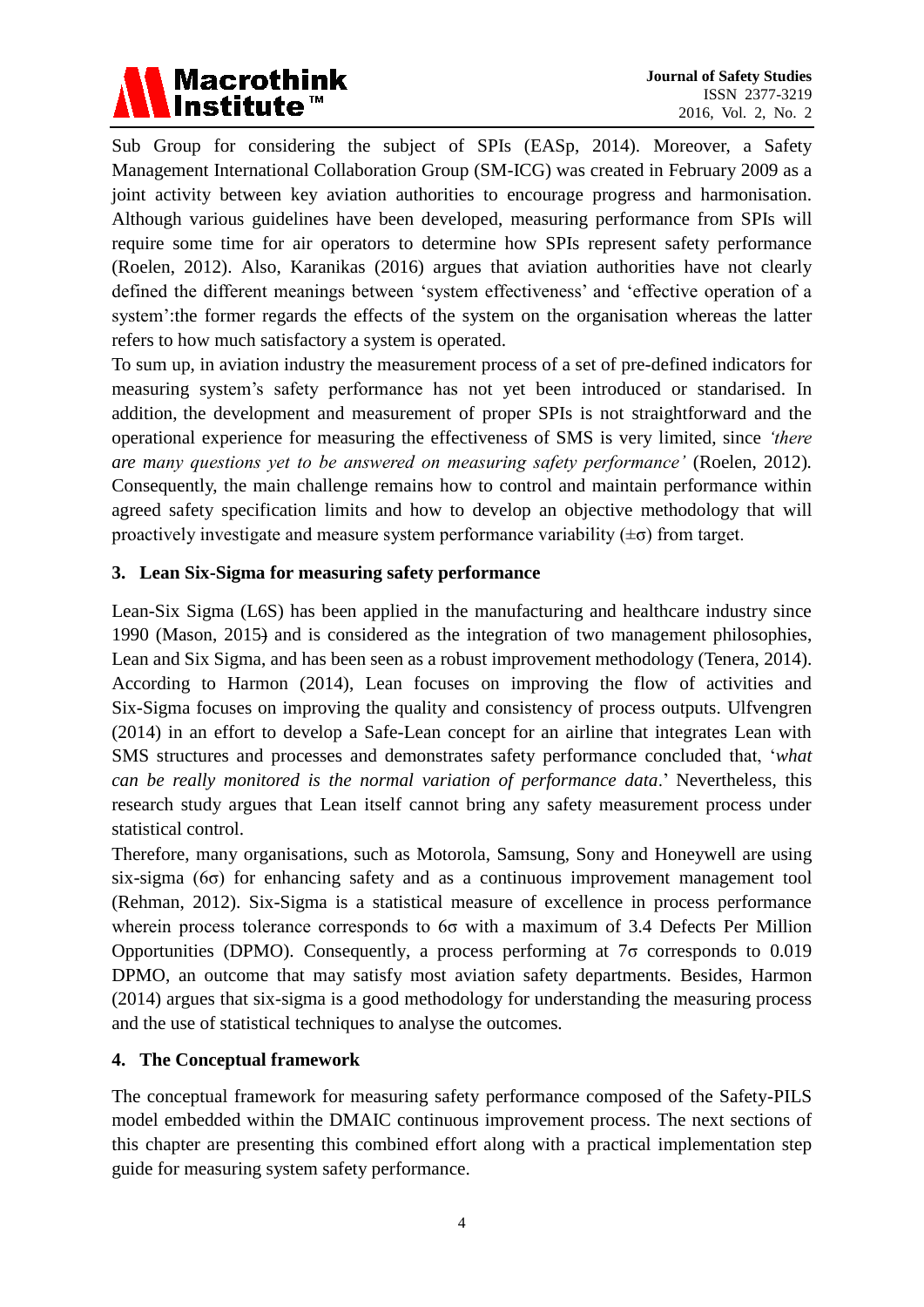

# *4.1 The Safety –PILS model*

-

The Safety-PILS model provides guidance on how organisations could design, implement and use a proactive, performance-based measurement tool for assessing and measuring ALoSP. For the purposes of this study, safety performance is measured at sigma  $(\sigma)$  level.



Figure 2. Illustration of the Safety-PILS model, inspired from Ishikawa (1968)

Nevertheless, the Safety-PILS model shown in Fig. 2 provides a holistic view on how organisations could set leading performance indicators and monitor metrics<sup>1</sup> on the top of identified root-causes that affect safety performance or how to set lagging indicators and feedback metrics on the top of safety outcomes (occurrences - effects). In fact, the above model adapts and combines quality management tools, a leading indicators programme and L6S methodology to continuously improve a stable and in-control safety management process. In particular, an Ishikawa-fishbone (Ishikawa, 1968) root-cause and effect diagram is used for establishing leading and lagging performance indicators in an aviation system aiming at within  $±1.5$  sigma (σ) tolerable safety limits.



Figure 3. The safety management system performance

<sup>1</sup> The Organisation for Economic Co-operation and Development define metric *'as a system of measurement used to quantify SPIs or how the SPI is being measured'*(OECD,2008)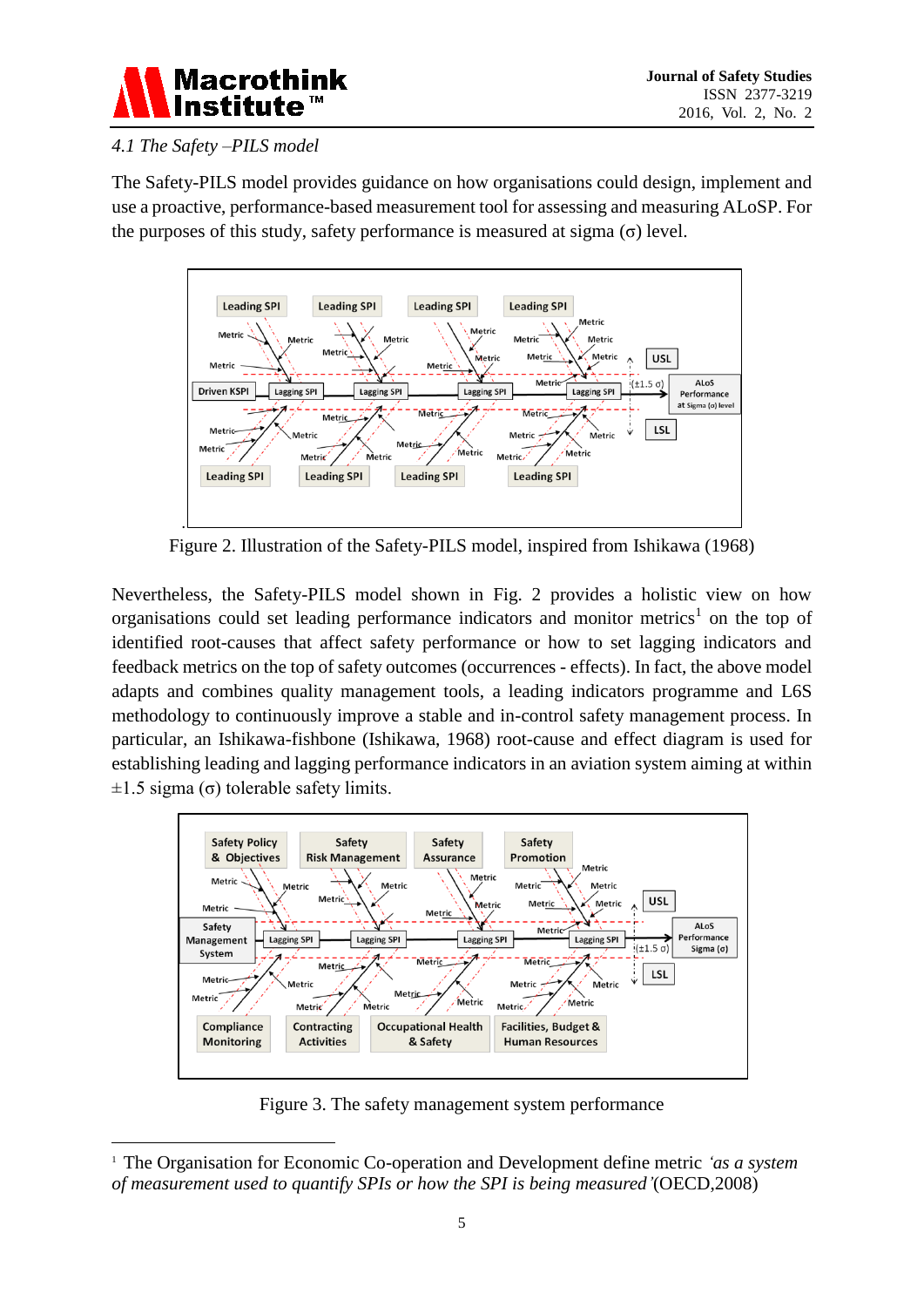# Macrothink<br>|Institute™

Nevertheless, the Safety-PILS model aims to control and maintain safety performance within agreed Upper or Lower Specification Limits (i.e. USL, LSL) and to develop an objective methodology that will proactively investigate and measure system performance variability within  $\pm 1.5$  sigma (σ) from an ALoSP target. In addition, Fig. 3 shows how the overall performance of an integrated safety management system implemented within an aviation organisation could be affected by its components. The intricate relationship during operation of all these components eventually results in the overall safety performance for the organisation's management system, usually captured by indicators relating to safety occurrences. In fact, the core advantage of the Safety-PILS model is that applies the Central Limit Theorem; since it repeatable uses a large size of data and means, the distribution of the sample means will finally approach a normal distribution.

# 4.2. *The DMAIC process*

Safety-PILS model assists operators to comprehend and design their safety system in accordance with the agreed safety performance targets and specification limits. Accordingly, the next step for the operator is to follow the DMAIC for continuously improving the overall system's safety performance measurement process. Through DMAIC process, the operator could apply L6S methodology for measuring both the performance of each established indicator and system safety performance variability at sigma level from core safety objectives. However, the sequence of DMAIC steps and the times could vary widely, according to the size, the type and the complexity of the project. Since safety measurement is a 'data-driven process', operators should mainly examine whether the data are normalised, the process is in statistical process control and capable to achieve the desired outcome. Indeed, DMAIC is a useful methodology that could assist operators to accomplish this task.

In general, the 'Define' phase rolls out the tools such as the Voice Of the Business (VOB) and project charter which identifies pre-actions in the measurement process. Also, correlation and multiple regression identifies the condition of optimality on root causes and effects in the pre-action process. The 'Measure' phase reveals the continuous assessment of measurement process, with intense brainstorming sessions on the imperative responses. In 'Analyse' phase, the vital root causes that impact the responses are identified. The 'Improve' phase concentrates on optimising the vital root causes which impact the responses by implementing potential solutions. In 'Control' phase, the confirmation run is conducted with optimality conditions and the results are obtained at sigma level. In addition, process variation is eliminated by framing a plan to control the variation within acceptable levels (Srinivasana, 2014).

# *4.3. Measuring system's safety performance: Implementation guide.*

Table 1 shows the implementation step-guide for measuring aviation system's safety performance. The implementation guide is divided in two phases, Phase-I and Phase-II. Phase-I is mainly the utilisation of the Safety-PILS model and Phase-II the practical implementation of the DMAIC process. Both phases are forming the conceptual framework.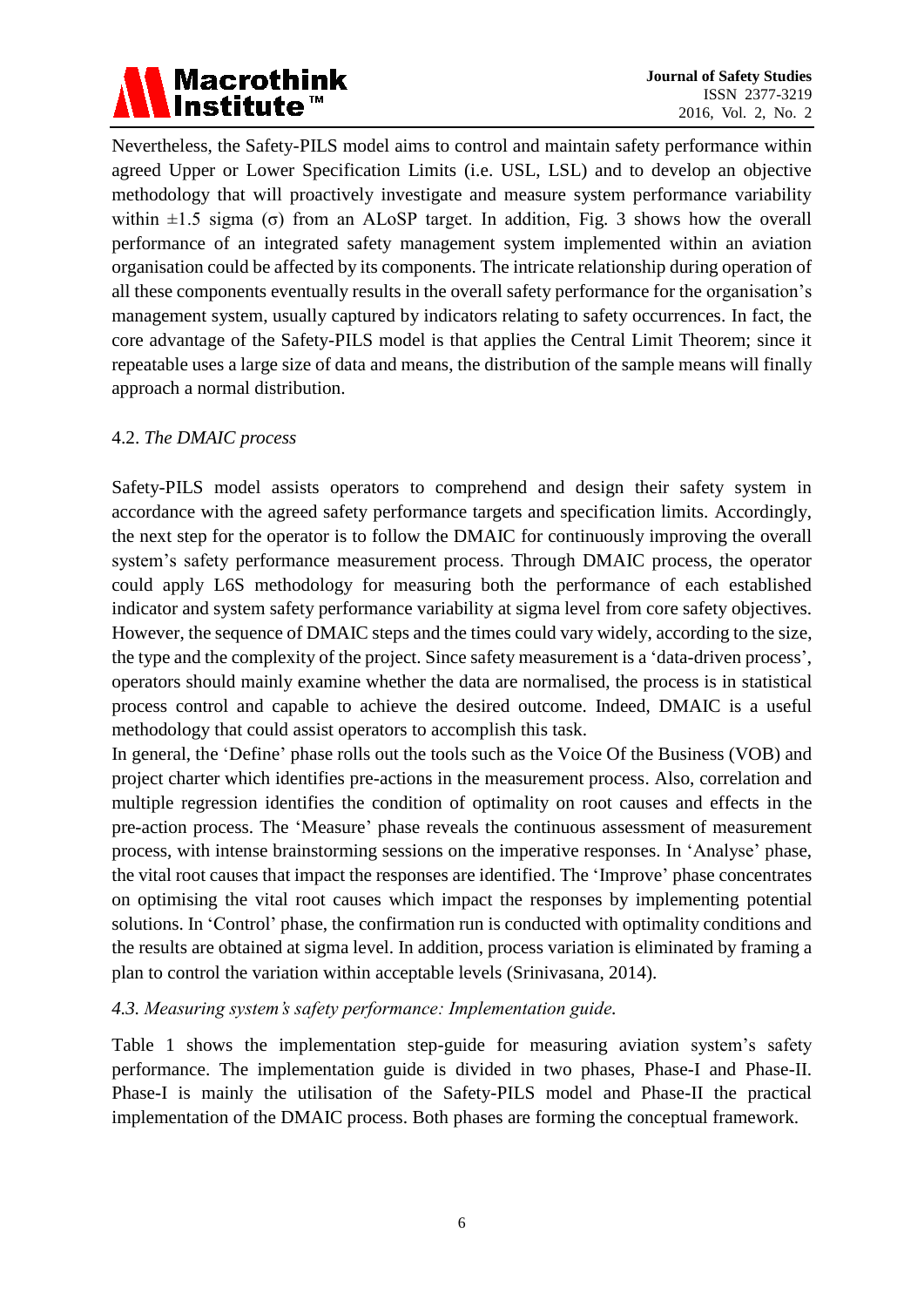Table 1. Implementation step guide for measuring system's safety performance

|                                             | <b>Phase-I: Safety-PILS model utilisation</b>                                   |  |
|---------------------------------------------|---------------------------------------------------------------------------------|--|
| 1.                                          | Design Safety-PILS model for VOB                                                |  |
|                                             | Define the driven KPI for the VOB<br>÷,                                         |  |
|                                             | Set the VOB Targets and the LSL-USL based on industry standards<br>۰            |  |
|                                             | Set SPIs on the VOB- Critical to Safety (CTS) characteristics<br>$\blacksquare$ |  |
|                                             | Set metrics on each VOB SPI and the associated LSL-USL<br>$\overline{a}$        |  |
| 2.                                          | Correlation and Multiple Regression Analysis (or Pareto Analysis)               |  |
|                                             | Identify correlation between cause/effect<br>٠                                  |  |
| Phase-II: Apply Six Sigma-DMAIC methodology |                                                                                 |  |
| 3.                                          | Data Collection Planning (DCP) for Hypotheses tests                             |  |
|                                             | Hypothesis Testing - Data Normalisation                                         |  |
| 4.                                          | Control Chart selection - road map                                              |  |
|                                             | Control Chart selection for each VOB SPI and Metric                             |  |
|                                             | Identify special causes: If none the process is In-Control<br>÷.                |  |
| 5.                                          | Measurement System Analysis (MSA)                                               |  |
|                                             | Where does the variation of data comes from?                                    |  |
|                                             | Is the process Accurate and Precise?<br>÷                                       |  |
| 6.                                          | <b>Process Capability</b>                                                       |  |
|                                             | Is the process capable (i.e. efficient)?<br>٠                                   |  |
|                                             | At what sigma level?<br>$\overline{a}$                                          |  |
| 7.                                          | Analyse the data                                                                |  |
|                                             | Identify root cause and attractive areas for improvement<br>÷                   |  |
|                                             | Identify best and feasible solutions                                            |  |
| 8.                                          | Pilot solutions                                                                 |  |
|                                             | Demonstrate that piloted solution provides a Return of Investment (ROI)         |  |
| 9.                                          | Define Control Plan and Roll-out improvement                                    |  |
|                                             | Monitor the Control Plan to sustain the change                                  |  |
| 10.                                         | Measure total system safety performance                                         |  |
|                                             | Voice of the safety Process (VOP)= VOB                                          |  |

# **5. Phase I: Design Safety-PILS model for VOB**

Key terms and concepts in Lean are the Voice of the Customer (VOC) and the Voice of the Business (VOB). VOC reflects the customer needs and the customer perceptions of operator's products and services, whereas VOB usually refers to what an enterprise strives to achieve, such as key organisational targets and objectives. Since both VOC and VOB identify improvement opportunities and consume outputs from a process, they need to be in harmony (Arafeh, 2015).



Figure 4. The Voice of the Business (VOB) for aviation safety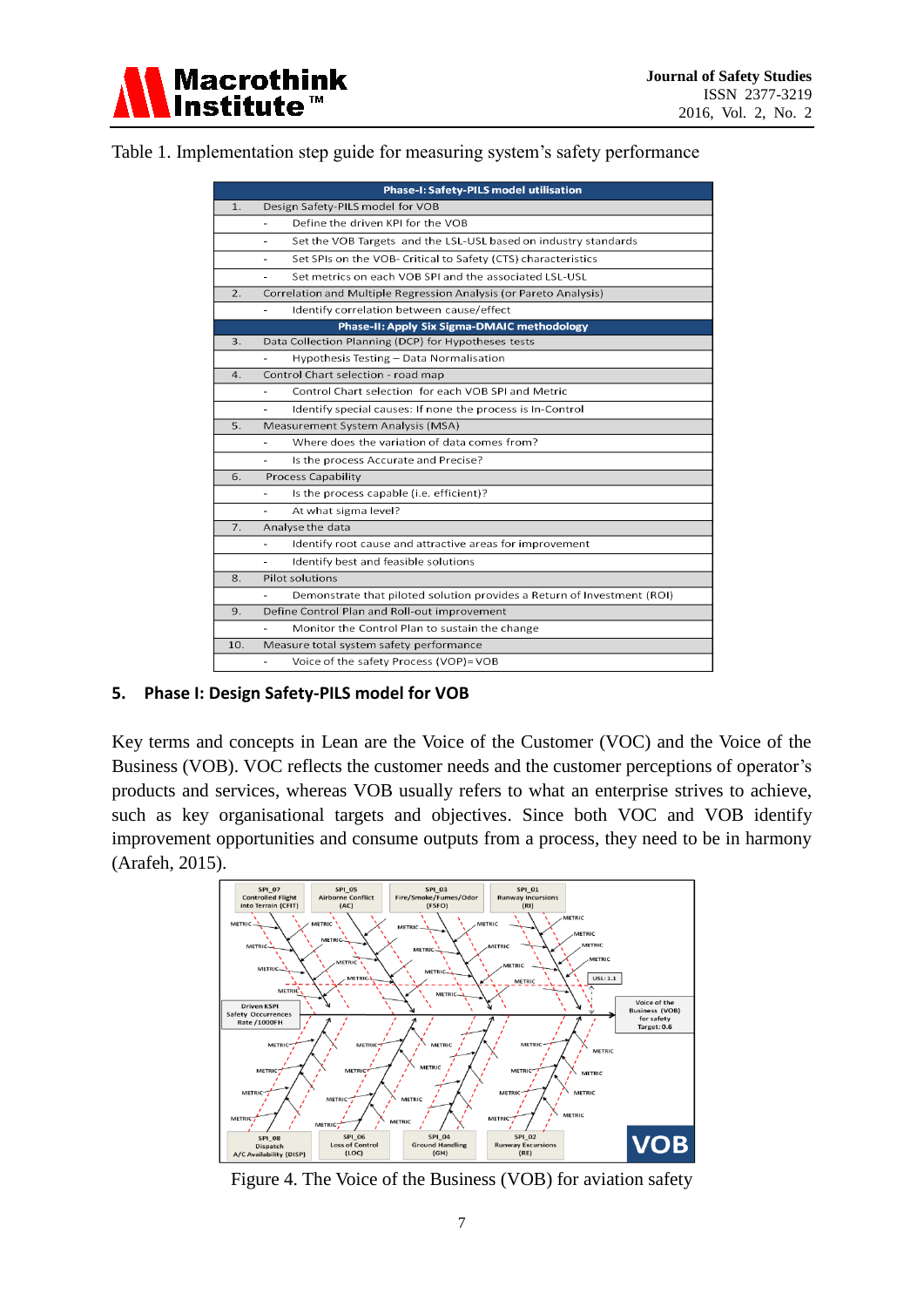

Fig. 4 shows how the safety department of a complex air operator utilised the Safety-PILS model for designing the Voice of the Business (VOB) related to flight safety. The driven KSPI has a clear organisational target and USL, meaning to achieve a Safety Occurrence rate/1000 Flying Hours (FH) of 0.6 and not exceeding the rate of 1.1 by the end of 2016. Moreover, all leading and lagging SPIs are normally drawn with their associated specification limits and a clear target. Finally, each SPI consists of a set of monitor and feedback metrics and, each metric should perform within specification limits for achieving its target.

| SPI_02: Runway excursions (RE)                                                                     | SPI_06: Loss of Control (LOC)                                      |
|----------------------------------------------------------------------------------------------------|--------------------------------------------------------------------|
| <b>Metric 02.1:</b> Deep Landing events                                                            | Metric 06.1: Stick-shake and alpha floor events                    |
| Metric 02.2: Unstable-De-stabilized approaches (all)                                               | Metric 06.2: Take off Configuration warnings                       |
| Metric 02.3: Unstable-De-stabilized approaches (all) continued for landing                         | Metric 06.3: Low speed during cruise events                        |
| Metric 02.4: High speed touchdown events                                                           | Metric 06.4: Low speed during approach events                      |
| Metric 02.5: High speed rejected take-off events                                                   | Metric 06.5: Percentage of pilot's readiness rate for proficiency  |
| <b>Metric 02.6:</b> Take-off landing events due to contaminated runway surface                     | <b>Metric 06.6: Pilot's utilisation effectiveness</b>              |
| Metric 02.7: Runway and Overrun events due to runway contamination                                 | Metric 06.7: Percentage of pilots received upset recovery training |
| Metric 02.8: Proportion of aerodromes using new reporting criteria for<br>runway surface condition | Metric 06.8: % of qualified and current pilot's availability rate  |

Figure 5. VOB: Indicative Safety Performance Indicators (SPI) & associated Metrics

As an indicative example, Fig. 5 shows two indicators, the SPI\_02: Runway excursions (RE) and SPI\_06: Loss of Control (LOC) with their associated metrics. In particular, SPI\_02 and SPI\_06 with the metrics 'Unstable-De-stabilised approaches (all)' and 'Take-off configuration warnings events' have been selected as a research sample for further explaining and validating the conceptual framework implementation guide. The VOB indicators have been selected based on the Pareto Analysis results, past experience and literature review. Also, the study examined the correlation exist among VOB indicators and revealed a moderate to strong correlation, since all examined Pearson's coefficient (R) values were ranging from 0.6-0.8. Finally, the regression analysis revealed that 'Unstable - De-stabilised approaches' is the metric that accounts the most for the variation in the VOB process output.

# **6. Phase II: Apply Six Sigma DMAIC methodology**

Phase II starts with the Data Collection Planning (DCP), the hypothesis testing and control chart selection. During DCP the Safety Office had to decide on what type of data is most appropriate to collect for measuring the VOB SPIs and metrics, what resolution is needed, what statistical tool should be used to interpret the data and what the sample size and frequency should be. For the purpose of this study the VOB sample size was 2.0 and the sampling frequency for collecting data was twice a month. The subgroup size for the VOB was identified as 1.0. The type of the safety data was quantitative-discrete, collected within a period of 6 months, meaning Jan 2016 – Jun 2016, and analysed with Minitab 17 software during Jul-Sep 2016. In addition, the hypothesis summary report of Paired t-tests, STDV and Anderson Darling (AD) normality tests revealed that the data initially followed the normal distribution curve and there was no special cause for any detected variation that needed further investigation (i.e. value P>0.05).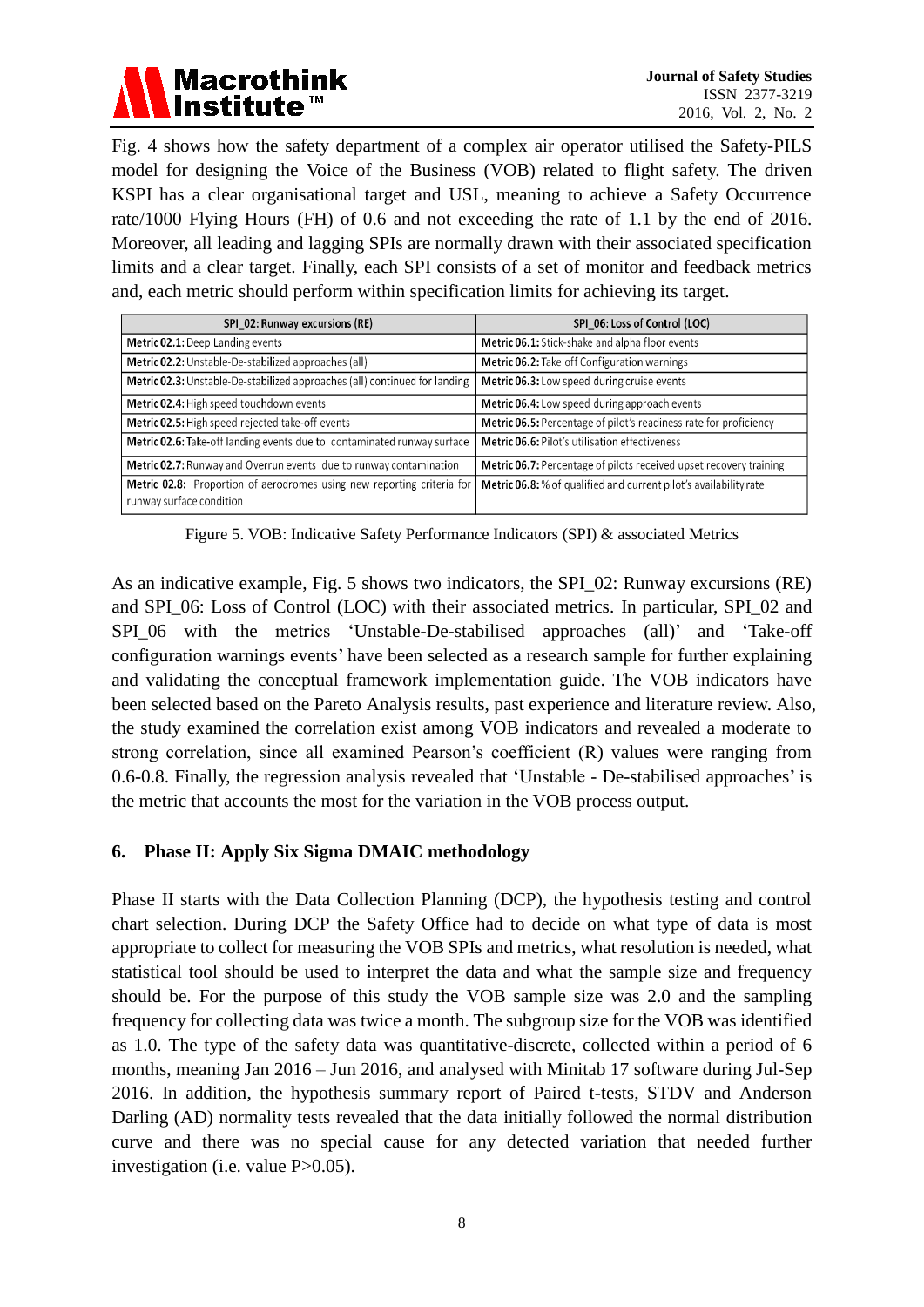# Macrothink<br>Institute™

Next, the appropriate Statistical Process Control (SPC) Charts for understanding the performance of the examined indicators have been selected. Since, a single chart may not allows the operator to model a process in a way that gives the needed understanding, the safety office implemented multiple charts drawing from the same set of data. The Xbar chart plotted the mean and examined no special causes of variation (i.e. no points outside control limits), meaning that the process was 'in control'. The Moving Range (MR) chart indicated that the average was moving downwards and the R chart plotted the sample range, meaning the extreme max-min values of each examined subgroup. Finally, the control charts and in particular MR charts were considered as effective since the data were normally distributed.

During Measurement System Analysis (MSA) the Gauge R&R–Analysis of Variance (ANOVA) reports revealed that 7.32% of the total variation reported was caused by the gauge. Since this number was lower than 10% was considered acceptable. Also, Part-to-Part variation was 0.38651 which was big enough and therefore, good for the measurement system. The 'Data by operator' graphs revealed the variance recorded for each metric. Although some variation was still apparent, the metrics were measured consistently with each other. Finally, the 'Part operator interaction' graph revealed that the line for each metric followed about same pattern and the averages varied enough that differences were clear, which was also reasonable. To this end, it appeared that the measurement system was adequate for the operator's needs.

One of the next critical steps of Phase II was the Process Capability analysis. Process capability could assist the operator to understand if the measurement process of a particular SPI or metric is capable or efficient (i.e. the process fits within USL/LSL). Besides, to determine the sigma level the particular indicator performs. The analysis revealed that  $C_p > C_{pk}$ meaning that the potential process of both metrics was centered. In addition, the  $C_{pk}$  was less than 1, meaning that not only a special cause but also a common cause of variation was going to produce unacceptable variation (i.e. defects).  $C_p=0.17$  means that only 17% of the process fit within USL/LSL and  $C_{pk}$ =-0.08 means the process was 80% over one specification limit. The control charts revealed that there was no special cause of variation, meaning that this process was in-control. However, neither the actual process nor the potential was capable. At this point the operator had to apply solutions or to take mitigation measures such as, improving oversight through Flight Data Monitoring (FDM), improving the Standard and Operating Procedures (SOPs) related to unstable approaches or take-off configuration warnings, increasing Flight Crew awareness and enhancing Flight Simulator training requirements.

During study period, several intermediate process performance reports of the 'VOB before' implementing solutions took place for re-evaluating the actual and potential capability of the process. In one report, it appeared that the actual capability was still poor with 21.74% of the process being out of specification limits with 217391 DPMO. Nevertheless, the process remained centered since  $C_p > C_{pk}$ , thus, the most cost effective way to reduce variation was to discover and then eliminate (or reduce) any special causes might appear in the follow-up measurement phase. In fact, the overall actual process appeared to perform between 2-3 sigma level performance (i.e. including 1.5 sigma shift). In addition, by implementing the proposed solutions the potential of the process was to improve since only 1.34% of the process could probably remain outside the specification limits with an expected number of DPMO=13391.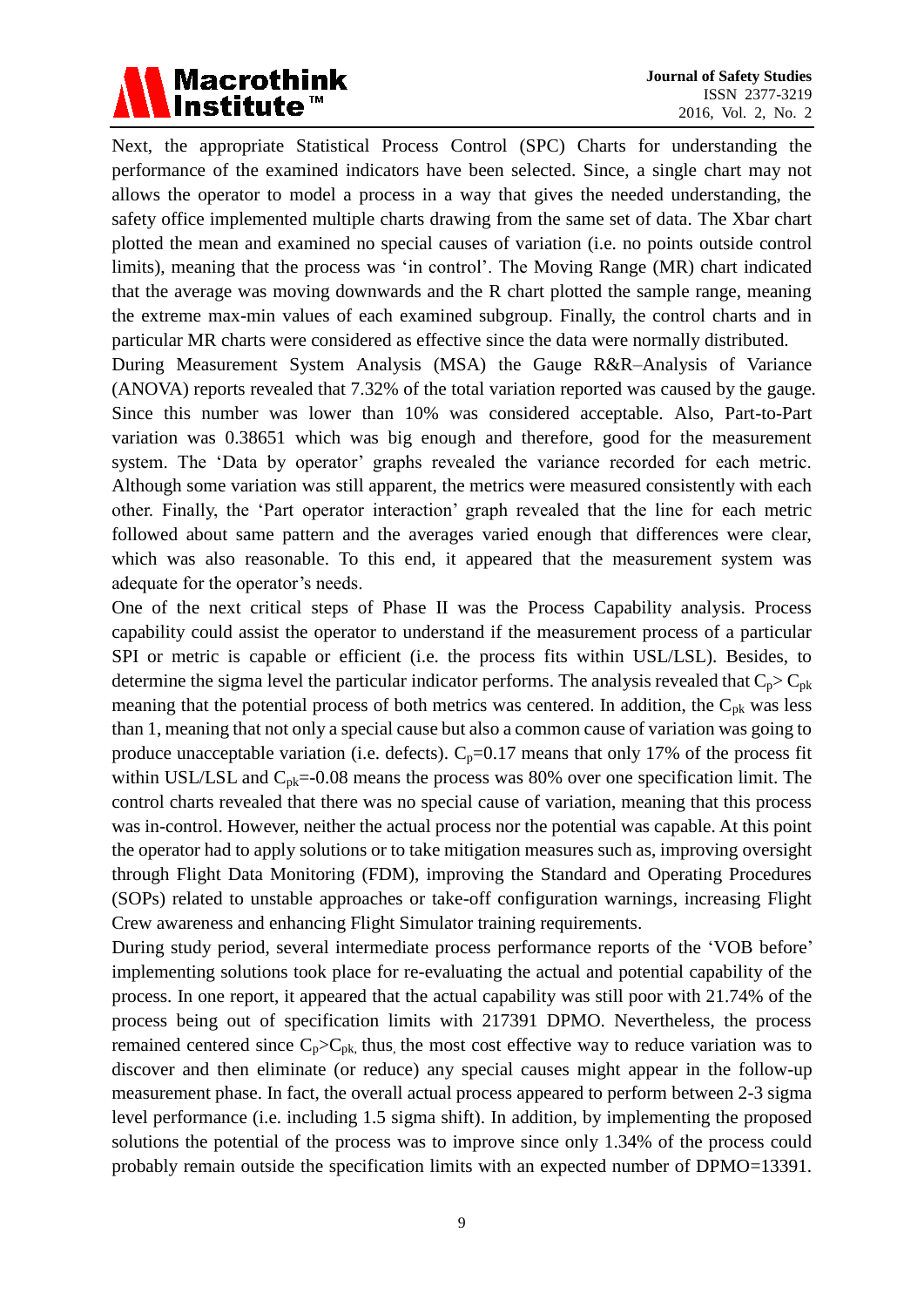

Consequently, the new (i.e. potential) process could perform between 3-4 sigma level performance after implementing solutions, meaning that solutions could achieve 1 sigma process performance improvement comparing to the actual performance. Therefore, the operator proceeded by implementing the proposed solutions. Also, the diagnostic report of the 'VOB before' implementing solutions verified that data were continuing to follow a normal distribution since P value=0.448. Therefore the operator could conclude that the abovementioned  $C_{\text{pk}}$  results were valid. Besides, in one case the the Xbar-R chart showed four special causes for the existing variation. In fact, the existence of a special cause is not necessary a problem since it can add to or detract from the total process variation.

The process performance report of the VOB that was received right 'after' implementing solutions, re-evaluated the actual and potential capability of the process. It appeared that the actual capability was initially improving, the process was remaining centered and the data were continuing to follow a normal distribution. Besides, the Xbar-R chart showed none special causes for the existing variation.



Figure 6. Summary report - capability comparison for VOB before and after.

To conclude with, Fig. 6 shows the final summary report that illustrates the capability comparison for VOB 'before' and 'after' the implementation of solutions, as follows:

- The percentage out of the specification limits has been significantly reduced by 51%, meaning from 16.43% before to 7.97%.
- The STDV (i.e. variation) was significantly reduced by 7%.
- The actual process performance has been increased by 0.52%
- The sigma level has been increased by  $43\%$ ,
- The DPMO have been reduced by -84577.
- The actual sigma performance was 1.41+1.5 sigma shift which equals to 2.91 sigma level performance.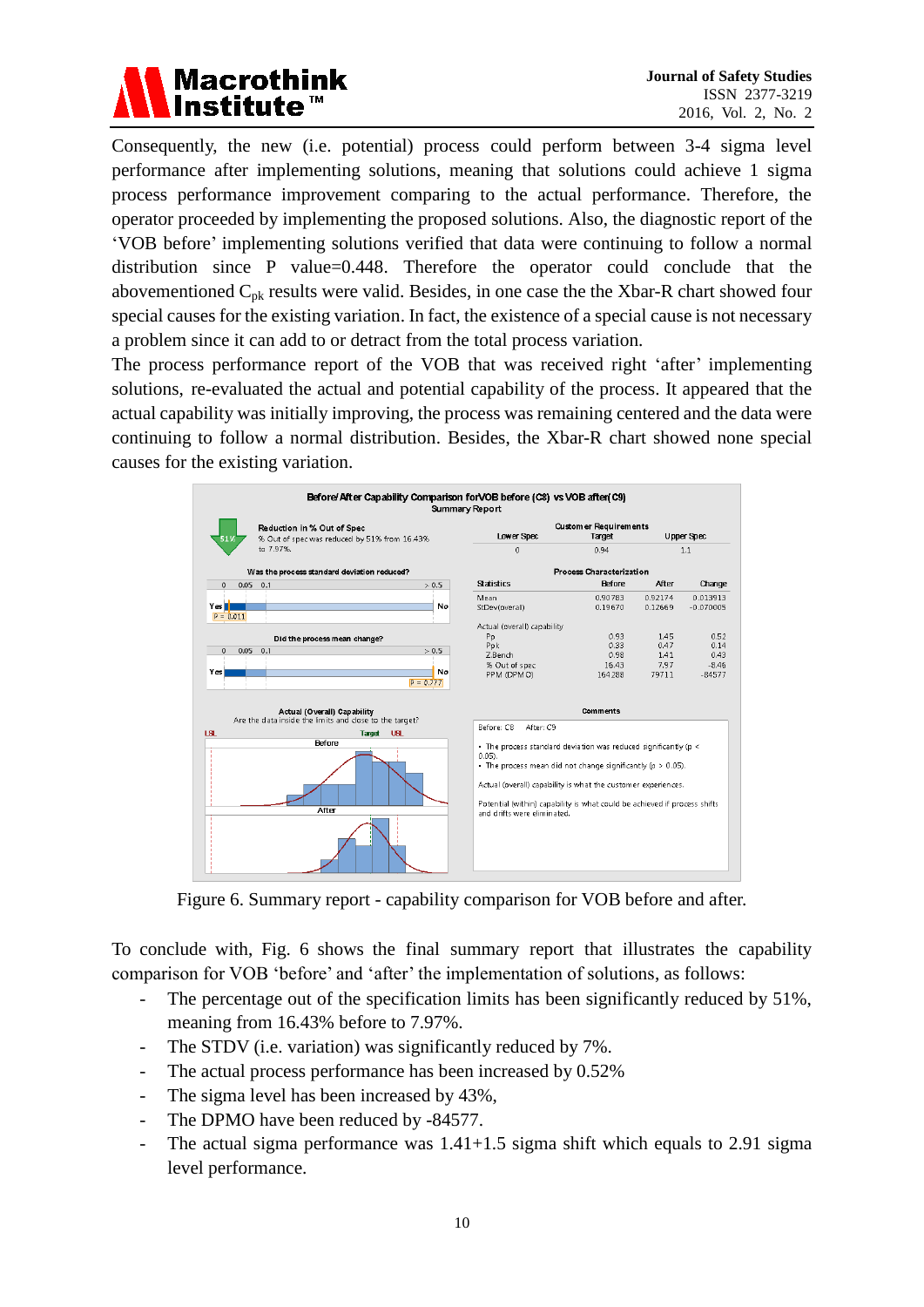

#### **7. Findings and Recommendations**

By the end of Sep 2016 the VOB (i.e. occurrences rate) continued to improve meaning that the percent defective was 0.68% and the percentage yield or acceptance rate was 99.32%. These results indicated that the total system's safety effectiveness was approaching 4 sigma level performance with the potential to have 6210 DPMO (i.e. safety occurrences per one million flying hours). Nevertheless, the study had few limitations. Consequently, the paper recommends the application of the conceptual framework to different settings, different sample and type of SPIs/metrics and the qualitative validation of the results by interviewing Subject Matter Experts (SMEs). As further research the study recommends the application of Genetics Algorithms and Simulation to the implementation guide. In this case, a metaheuristic procedure could sample a set of solutions and select or generate an algorithm that provides a sufficiently good solution to this safety performance optimization problem.

#### **8. Conclusions**

In the aviation industry, the process for developing SPIs, measuring safety data and analysing safety performance is neither clear nor yet standarised. The study introduced an integrated, empirical tested conceptual framework that may satisfy Authorities' requirements for establishing a performance-based approach in aviation safety. Furthermore, the study identified and filled the gap existing in the literature and proposed an implementation guide for measuring aviation system safety performance. In particular, the paper introduced the Safety-PILS model that integrates with the DMAIC continuous improvement process. This integration develops a meaningful methodology for measuring performance, though with limitations. The study revealed that the application of L6S methodology can enhance the measuring process. To this end, the proposed guide is a new way of thinking for designing a safety case aims to achieve desired outcomes within agreed specifications limits.

# **References (APA style)**

Andriulo S. & Gnoni M. (2014). Measuring the effectiveness of a near-miss management system: An application in an automotive firm supplier. *Reliability Engineering and System Safety, 132, 154–162.* http://dx.doi.org/10.1016/j.ress.2014.07.022

Arafeh M., (2015). Combining Lean Concepts & Tools with the DMAIC Framework to Improve Processes and Reduce Waste. *American Journal of Operations Research*, *5*, 209-221. http://file.scirp.org/pdf/AJOR\_2015052614530905.pdf

EASA, (2014). A Harmonised European Approach to a Performance Based Environment (PBE). [Online] Available: https://www.easa.europa.eu/document-library (16 Sep, 2016)

EASp, (2014). European Aviation Safety Plan 2014-2017, [Online] Available: https://www.easa.europa.eu (12 Sep, 2016)

Gutierrez D. M., et al (2014). Evolution of the performance measurement system in the Logistics Department of a broadcasting company: An action research. *International Journal of Production Economics, 160*, 1–12. http://isiarticles.com/ bundles/Article/pre/pdf/41092.pdf